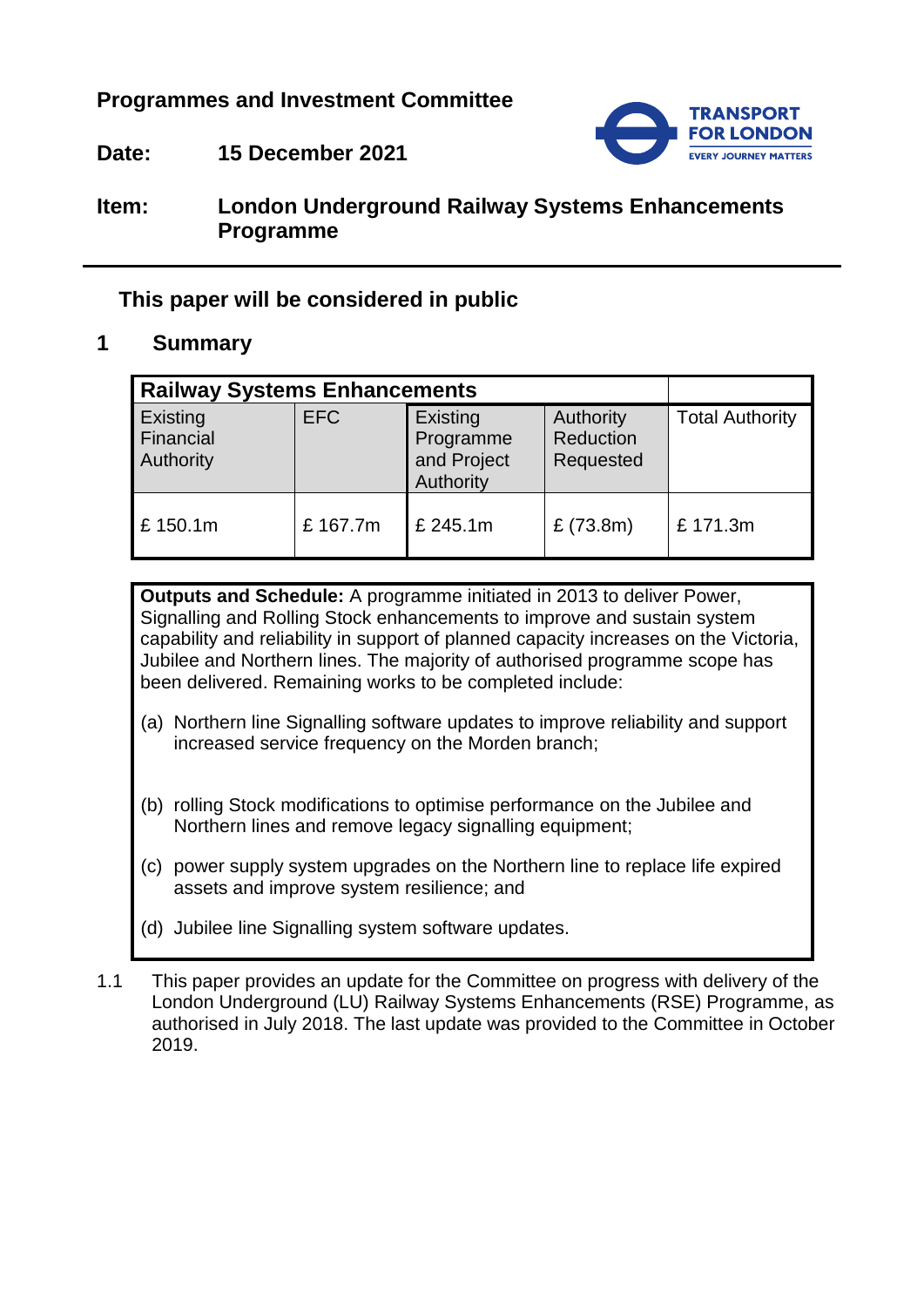## **2 Recommendations**

**2.1 The Committee is asked to note the paper and approve a reduction in Programme and Project Authority of £73.8m for the Railway Systems Enhancements Programme, giving a total revised Programme and Project Authority of £171.3m.**

### **3 Background and Context**

- 3.1 The Railway Systems Enhancement (RSE) (formerly 'World Class Capacity') programme was authorised in 2013 to deliver service capacity increases on the Victoria, Jubilee and Northern lines.
- 3.2 In 2017 the Programme successfully delivered an end to end 36 trains per hour (tph) peak service capability on the Victoria line making it one of the highest frequency metro services in the world. The Programme then delivered enabling works which supported an extended duration of 30tph peak services on the Jubilee line from 2018.
- 3.3 After careful consideration to balance investment priorities across the network, the decision was made in 2017 not to proceed with the procurement of additional trains to enable service uplifts on the Jubilee and Northern lines. Following this decision, the RSE Programme was refocused to the optimisation of existing infrastructure, train and signalling system capability on the Jubilee and Northern lines to maximise utilisation and performance within the Programme and Project Authority of £245.1m.
- 3.4 The revised RSE Programme, as authorised by the Committee in July 2018, included the following scope for the Jubilee and Northern lines:
	- (a) Jubilee Line capacity optimisation (JLO) to deliver up to 32 trains per hour between West Hampstead and North Greenwich stations in the peak periods;
	- (b) Northern Line capacity optimisation (NLO) to deliver 31 trains per hour on the Morden branch in the peak periods (one of the most congested parts of the entire London Underground network in the peak periods) and also to facilitate a small improvement in peak capacity on the Bank branch and opening of Northern Line Extension services to Battersea;
	- (c) rolling Stock modification works to optimise train system performance and reliability to support the service level enhancements following the Jubilee and Northern line signalling upgrade projects; and
	- (d) essential Power system works on the Northern line to replace life-expired equipment, address asset condition concerns and provide additional network resilience to support increased service levels on the Northern and the Sub-Surface lines (District, Circle, Hammersmith & City and Metropolitan) following the Four Lines Modernisation (4LM) Programme.
- 3.5 Since the previous update to the Committee in October 2019, the TfL Capital Investment Programme has been under severe financial pressure following the impact of the coronavirus pandemic on TfL ridership and revenues.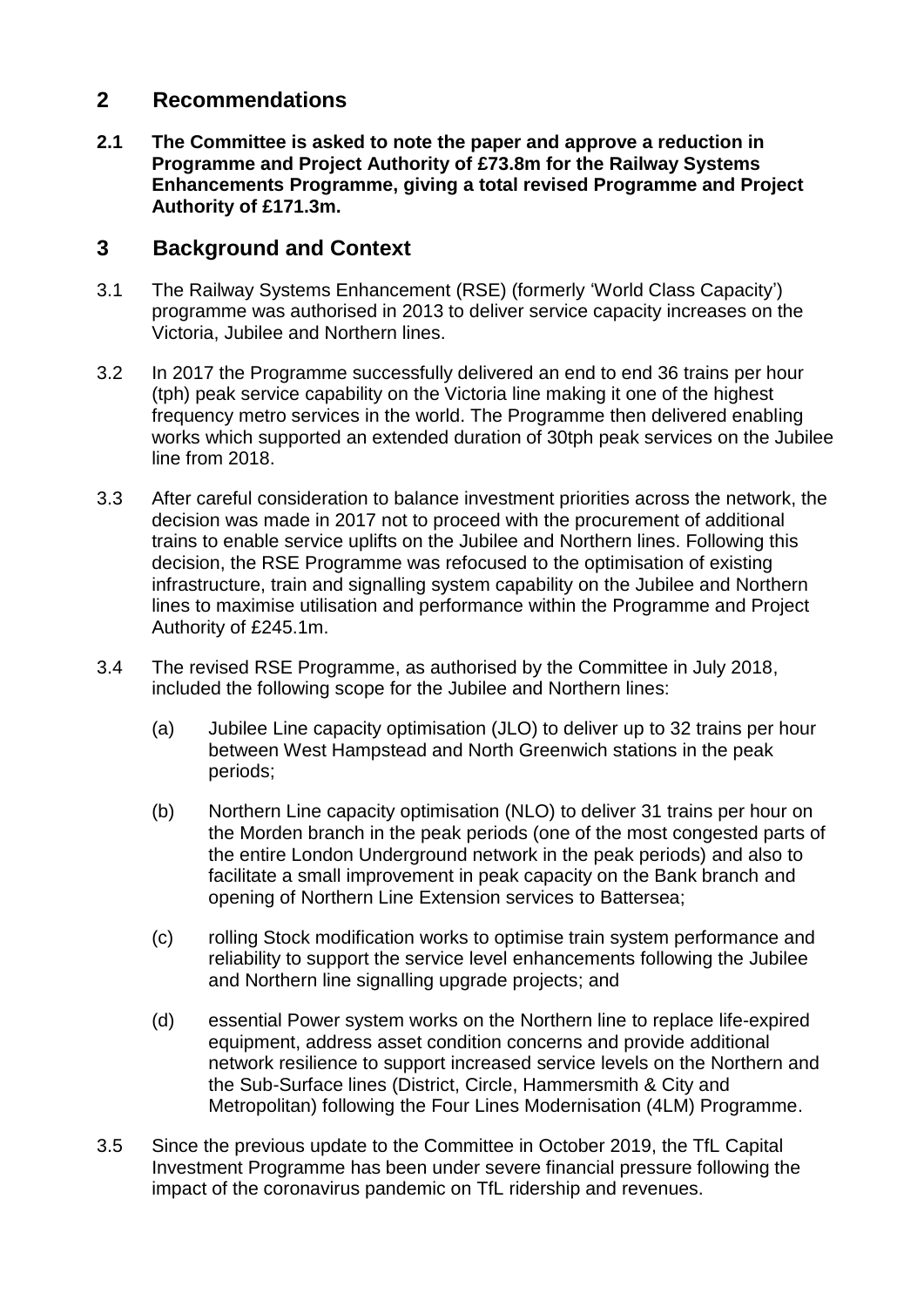- 3.6 Despite the pandemic disruption, good progress has been made with the RSE programme through collaboration and new ways of working to mobilise resources and the supply chain. This has enabled completion of several projects which have supported the opening of services on the Northern line Extension to Battersea in September 2021.
- 3.7 In 2020 the JLO elements of the RSE programme, including enhanced signalling capability and fleet availability improvements to support a 32tph peak service, were deferred. These scope items remain paused and are not currently prioritised within the TfL Capital Investment Programme in view of the currently reduced levels of demand on the tube network.
- 3.8 London's economic recovery and projections of demand growth on the LU network are the subject of ongoing modelling and analysis by TfL. Service levels on the Jubilee line form a key element of this review and JLO programme is expected to be re-instated in line with demand forecasts and funding availability, albeit unlikely in the next five years.
- 3.9 This paper provides a summary of progress achieved since October 2019 and a review of costs and outcomes against the baseline of the July 2018 authority. The paper also seeks a reduction in the Programme and Project Authority to reflect scope reductions, delivery efficiencies and the deferral of the JLO programme elements.

# **4 Programme Delivery Since October 2019**

### **Northern Line**

- 4.1 The RSE programme has successfully implemented the Northern line capacity improvements to enable introduction of a new Working Timetable (WTT58) in September 2021. This has enabled 31 trains per hour on the Morden branch in the peak periods. The new timetable has also facilitated a small improvement in peak period capacity on the Bank branch and has released an extra train within the existing fleet to support the extension of Northern Line services to Nine Elms and Battersea Power Station.
- 4.2 In June 2020, a new mobile wheel lathe was commissioned at Morden depot on the Northern line. This has enabled changes to the maintenance production process to reduce turnaround timescales for wheel turning. The resulting improvement in overall fleet availability has supported the timetable changes introduced for the initial extension of services to Nine Elms and Battersea Power Station and will support the improved service to be implemented on the Northern Line Extension from mid-2022.
- 4.3 Track upgrades have been completed to enable higher train speeds in the Kennington area to improve customer journey times and support both a 31 trains per hour service on the Morden branch and the new Nine Elms and Battersea services.
- 4.4 An initial package of power system enhancement works has been progressed on the Northern line to replace life-expired equipment, address asset condition concerns and support the service enhancements described above.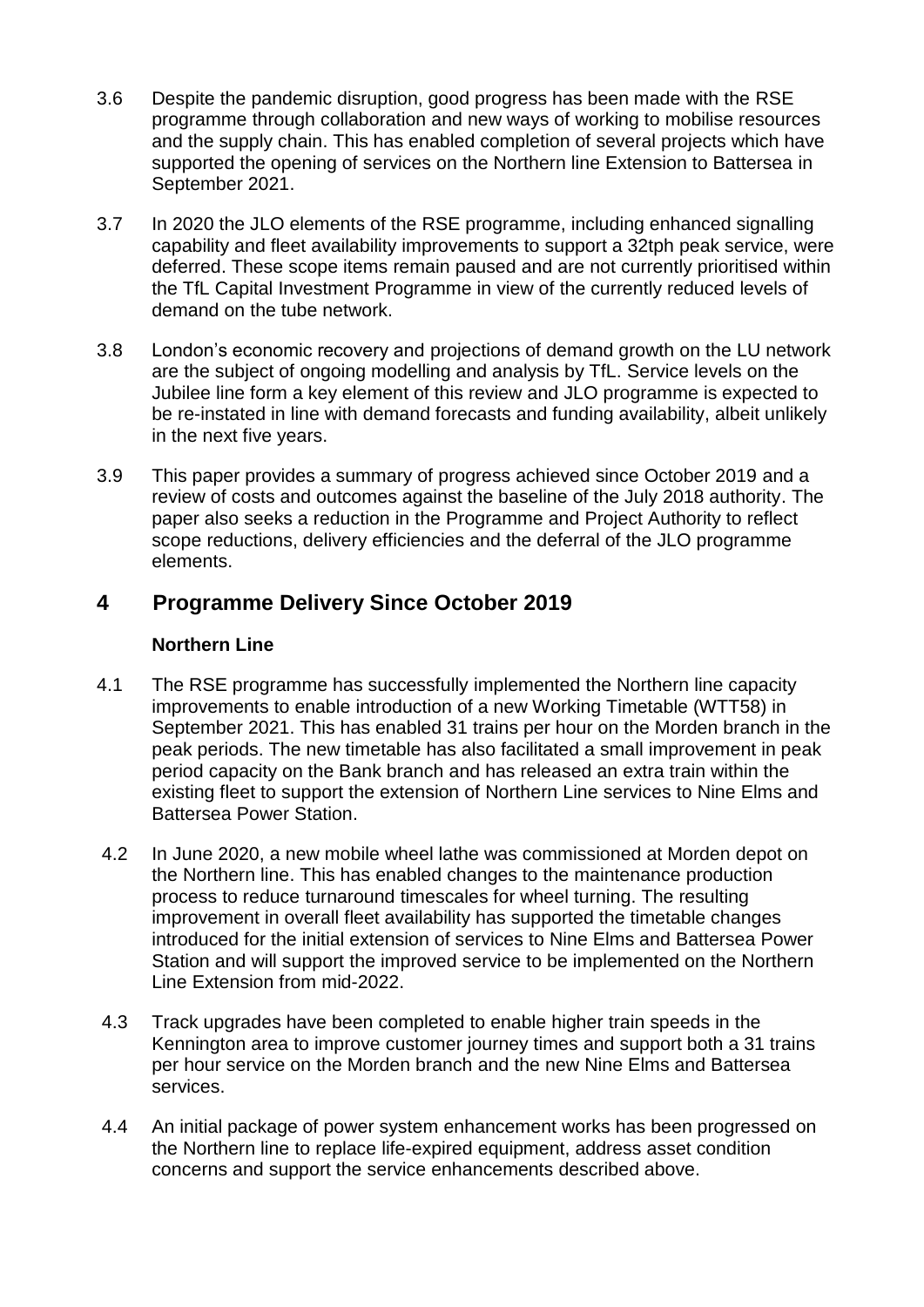4.5 All the above works have enabled the introduction of services on the Northern Line Extension to be possible within the capability of the existing fleet and signalling system without the need for reductions in service elsewhere on the Northern line.

#### **Jubilee Line**

- 4.6 Following the re-scoping exercise in late 2017, the Jubilee Line Optimisation (JLO) sub-programme was developed to optimise capability and availability from the existing rolling stock and signalling assets and hence enable achievement of a peak service level of 32 trains per hour in the central area.
- 4.7 The scope of works for the existing Jubilee line 96 Tube Stock fleet to improve its reliability and availability included development of a real time on-train condition monitoring system (RTCM) and the provision of a new wheel lathe at Stratford Market depot to improve wheel turning productivity.
- 4.8 The programme also included Signalling system modifications required to enable higher peak services to be operated on the Jubilee line. The package of signalling software-related changes was planned to be delivered to support an uplift in peak services to operate at 32tph between West Hampstead and North Greenwich stations on the Jubilee line from mid-2022.
- 4.9 In 2020, the signalling enhancements and RTCM scope elements of the JLO programme were deferred. Work continued with the new wheel lathe installation at Stratford Market depot which was completed by August 2020. The re-instatement of the proposed peak capacity uplifts on the Jubilee line will be considered in the context of demand growth recovery over the next few years and overall investment prioritisation.
- 4.10 For the Jubilee line signalling system, further works have been identified to allow completion of software updates by the supplier. This will ensure consistency of operational functionality and software status between the Sub-Surface, Northern and Jubilee line systems.

### **Legacy Rolling Stock Work**

- 4.11 Rolling Stock modifications have been undertaken to complete the removal of redundant legacy signalling equipment and updating of the train-borne management system following the earlier Jubilee and Northern line signalling upgrade projects.
- 4.12 Additionally, modifications to train braking systems are being progressed on the Northern and Jubilee line fleets to better optimise friction and regenerative braking performance regimes.
- 4.13 Works are also underway to enable an uplift in train entry/exit speeds at Neasden and Stratford Market depots on the Jubilee line to support the Metropolitan line service enhancements being delivered by the Four Lines Modernisation (4LM) programme.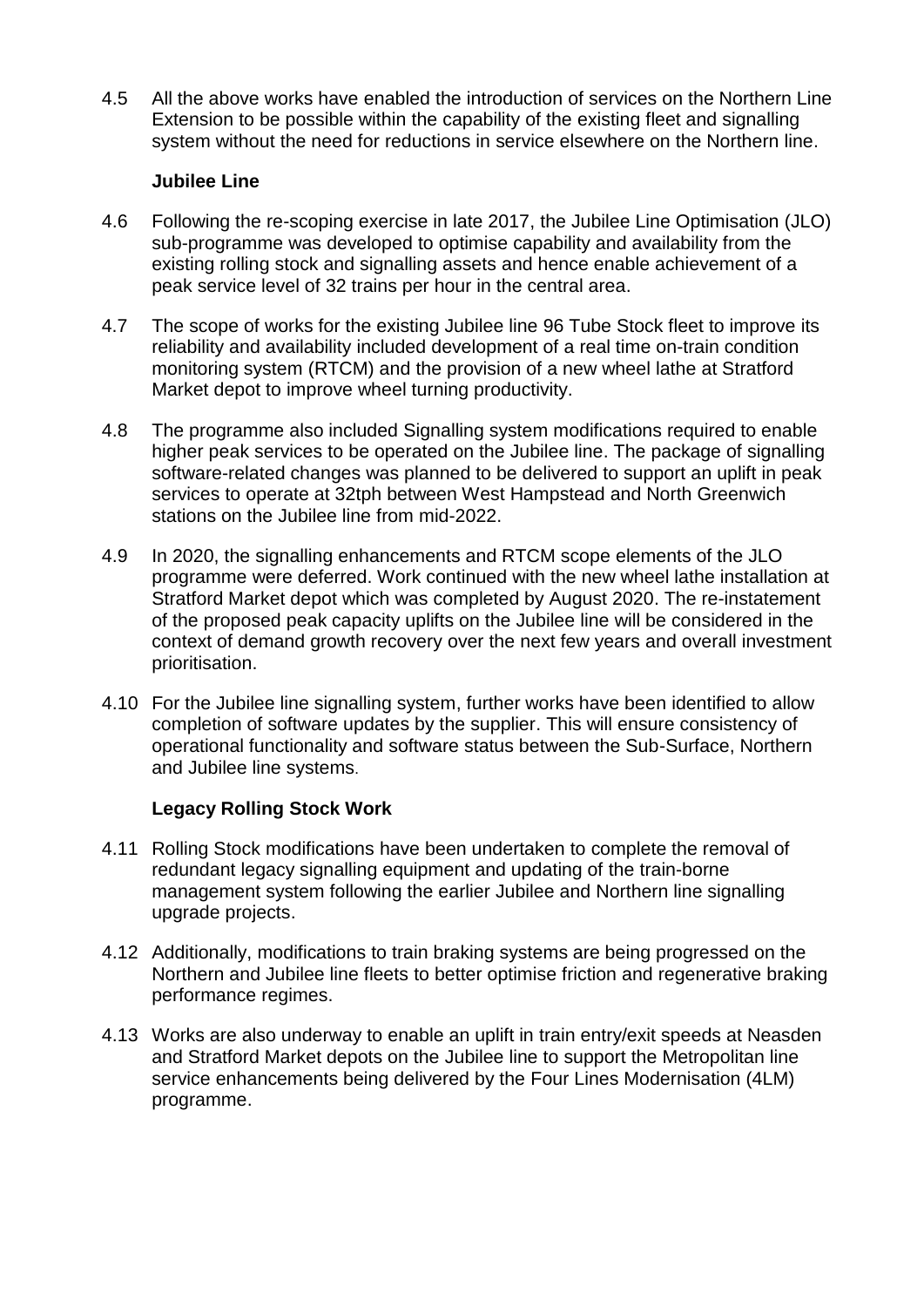# **5 Financial Implications and Authority Proposal**

- 5.1 Financial Authority is currently provided through the two-year Budget for 2021/2022 and 2022/23 as approved by the Board on 28 July 2021. It is noted that the current funding agreement with Government expires on 11 December 2021 and additional funding will need to be agreed beyond this period, therefore a subsequent prioritisation of the TfL Investment Programme will be required to ensure that all projects are affordable within the funding envelope provided and as such revised authority may need to be sought.
- 5.2 Table 1 below shows the current financial status of the RSE Programme including the original authority, current EFC and Financial Authority in line with the 2021 Budget. Financial Authority beyond 2024/25 will require provision in future Business Plans and Budgets.

|                                        | <b>Prior</b><br>years | <b>FY2022</b> | <b>FY2023</b> | <b>FY2024</b> | <b>FY2025</b> | <b>FY2026</b> | <b>Total all</b><br>years |
|----------------------------------------|-----------------------|---------------|---------------|---------------|---------------|---------------|---------------------------|
| <b>Financial Authority</b>             | 138.0                 | 6.8           | 5.4           |               | $\bf{0}$      |               |                           |
| (Gross)                                |                       |               |               | $\bf{0}$      |               | $\bf{0}$      | 150.1                     |
| <b>Programme and Project Authority</b> |                       |               |               |               |               |               |                           |
|                                        |                       |               |               |               |               |               |                           |
| <b>Existing Authority</b>              |                       |               |               |               |               |               | 245.1                     |
| <b>This Authority</b>                  |                       |               |               |               |               |               |                           |
| Request                                |                       |               |               |               |               |               | $-73.8$                   |
| <b>Total Programme</b>                 |                       |               |               |               |               |               |                           |
| and Project                            |                       |               |               |               |               |               |                           |
| <b>Authority</b>                       | 138.0                 | 9.9           | 8.9           | 12.5          | 2.0           |               | 171.3                     |
| <b>Future Authority</b>                |                       |               |               |               |               |               |                           |
| <b>Requests</b>                        |                       |               |               |               |               |               |                           |
| <b>Current EFC</b>                     |                       |               |               |               |               |               |                           |
| (Gross)                                | 138.0                 | 8.7           | 7.8           | 11.4          | 1.8           |               | 167.7                     |

#### **Table 1: Project Authority and Estimated Final Cost breakdown (all costs £m outturn values)**

- 5.3 The RSE Programme and Project Authority of £245.1m exceeds the Financial Authority due to scope reductions and efficiency savings achieved and reflected in the Business Plan. To reflect these reductions since 2019, it is now proposed to reduce the overall Programme and Project Authority by £73.8m, from £245.1m to a total of £171.3m.
- 5.4 A new authority will be sought for a Jubilee line capacity optimisation scheme in line with future business plans and investment prioritisation.
- 5.5 By reducing the authority by £73.8m, the revised authority value remains above the current EFC by £3.6m. This represents 14 per cent of the Cost of Work to Go (COWG). It remains prudent to not align the EFC and authority values completely as the EFC is dynamic and may fluctuate period on period, predominantly through the active review and management of risk and opportunity.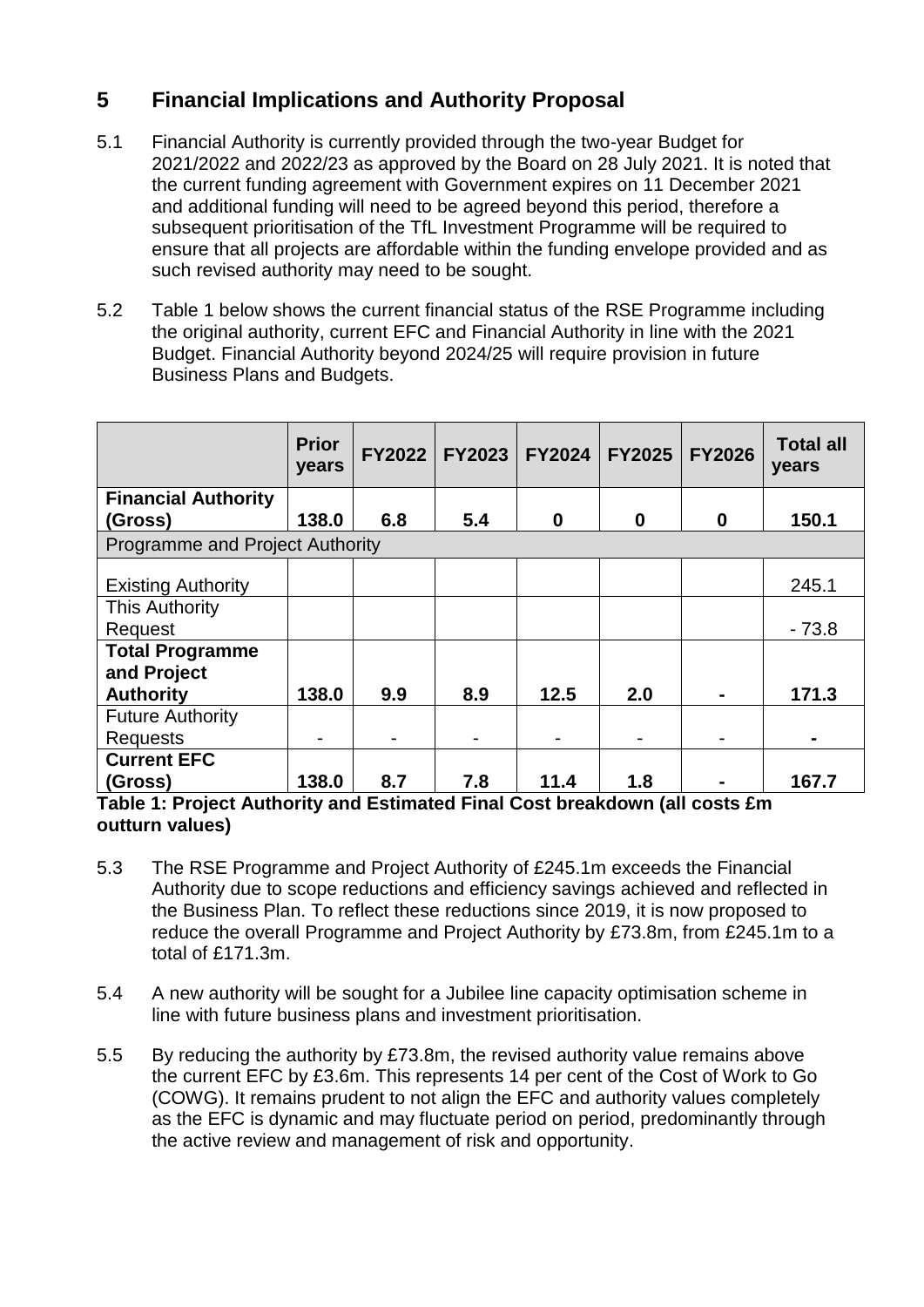- 5.6 Authority granted by the Committee which relate to both the current funding period up to 11 December 2021 and commitments outside of this period, may need to be revised as part of future budgets to be considered by the Board. Provision will also need to be made in future Budgets and Business Plans in respect to commitments made. If additional funding is not available, a prioritisation of the TfL Investment Programme will be required, and some programmes and projects will not be taken forward and revised authority will be sought as appropriate.
- 5.7 All financial commitments related to this request will be overseen in accordance with TfL Business controls in respect of draw down.

## **6 Efficiencies and Scope Reduction**

- 6.1 Since the July 2018 when original authority was granted by the Committee, the RSE Programme has continued to refine train system scope, specifications, and costs to deliver the Northern line capacity improvements and enable the Northern Line Extension to Battersea whilst work on the optimisation of the Jubilee line (JLO) has been paused. Details of EFC movements are tabled in Appendix 1.
- 6.2 These refinements have resulted in scope and cost reductions compared with the originally authorised (July 2018) baseline position, as shown in Table 2 below:

| <b>Scope element</b>                                                        | $E(m)$ 's | <b>Change Year</b> |
|-----------------------------------------------------------------------------|-----------|--------------------|
| <b>Original RSE Authority (July 2018)</b>                                   | 245.1     |                    |
| <b>Original Authority headroom</b>                                          | 13.5      | 2018               |
| Jubilee line Capacity Optimisation Programme -<br>deferred                  | 15.9      | 2020               |
| Northern line East Finchley Reversing facility -<br>descope                 | 18.5      | 2019               |
| Power high voltage cables scope transferred to<br><b>DTUP</b>               | 10.3      | 2019               |
| Power Enhancement (Resilience Package) scope<br>reduction/Value Engineering | 19.0      | 2020               |
| VLU2 and other efficiencies                                                 | 4.2       | 2018               |
| <b>Total reduction</b>                                                      | 81.4      |                    |
| Original Authority minus total reduction                                    | 163.7     |                    |
| Signalling software updates (Jubilee line)                                  | 4.0       | 2021               |
| <b>Current Estimated Final Cost (EFC)</b>                                   | 167.7     |                    |
|                                                                             |           |                    |
| Authority Headroom (14% COWG)                                               | 3.6       |                    |
|                                                                             |           |                    |
| <b>Revised Programme and Project Authority</b>                              | 171.3     | 2021               |

**Table 2: Changes from Authority position since July 2018**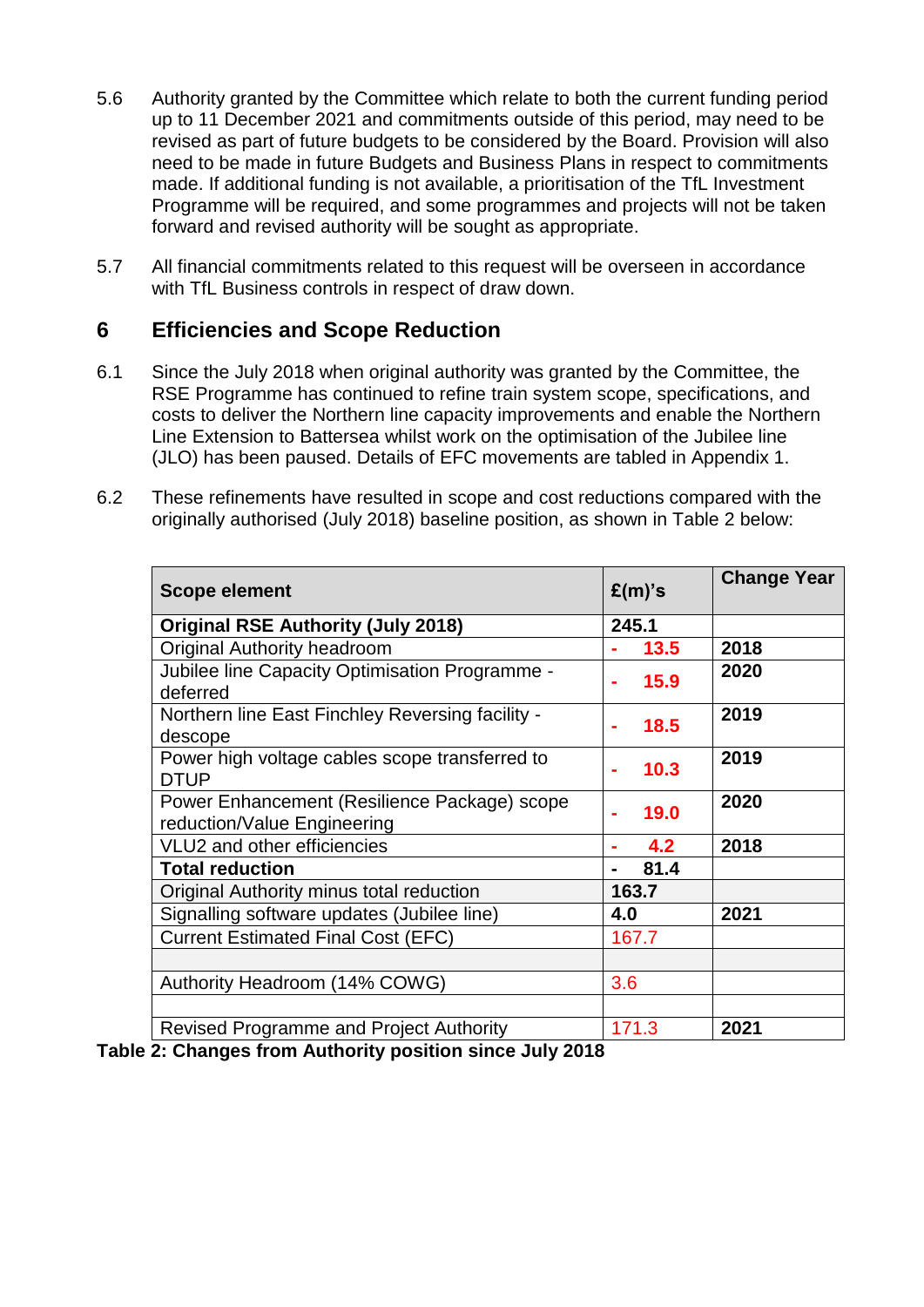- 6.3 The key scope and efficiency reductions made since 2018 are:
	- (a) The Jubilee Line Capacity Optimisation (JLO) programme to achieve a service level of 32 trains per hour in the central area was paused in 2020. Whilst work was progressed with the delivery of a new wheel lathe at Stratford Market depot and initial feasibility work for a remote train condition monitoring system, capacity optimisation through signalling system enhancements will remain deferred until supported by demand growth and a demonstrable requirement for capacity enhancements as an investment priority;
	- (b) An enhancement scheme was originally included as part of the Northern line capacity optimisation to provide a new 'scissors' crossover at East Finchley to enhance reversing capability. Following further modelling and value analysis to demonstrate the robustness of peak timetable uplifts and the introduction of NLE services without additional reversing capability, this scheme was removed from scope.
	- (c) High voltage cable replacement and associated optical fibre cable scope which supports future service enhancements on the Piccadilly line was originally included in the Northern Line Upgrade (NLU2) and later RSE scope. These works have been transferred to the Piccadilly line Upgrade programme to co-ordinate their delivery as part of a wider package of HV power scope upgrades on the Piccadilly line;
	- (d) Power Package 2 (PP2) scope was reviewed in summer 2020 in response to the impact of the pandemic on TfL's financial position to prioritise the scope and maximise value. This review considered the probability and consequence of asset failures and available mitigations to further prioritise scope. This resulted in a reduction of the PP2 scope including sub-station upgrades at Elephant & Castle, Clapham Common, Stockwell and Highgate and lower priority sub-station ventilation works. The deferral of prioritised PP2 works by 3 years is under consideration and the impact of deferral is currently being assessed; and
	- (e) The Victoria Line Upgrade 2 programme elements and the Northern line wheel lathe projects have been successfully completed with the costs lower than their original authorities, resulting in efficiency savings. At Morden depot a mobile wheel-turning solution was adopted instead of a fixed lathe installation, improving flexibility, and reducing the cost and complexity of building construction.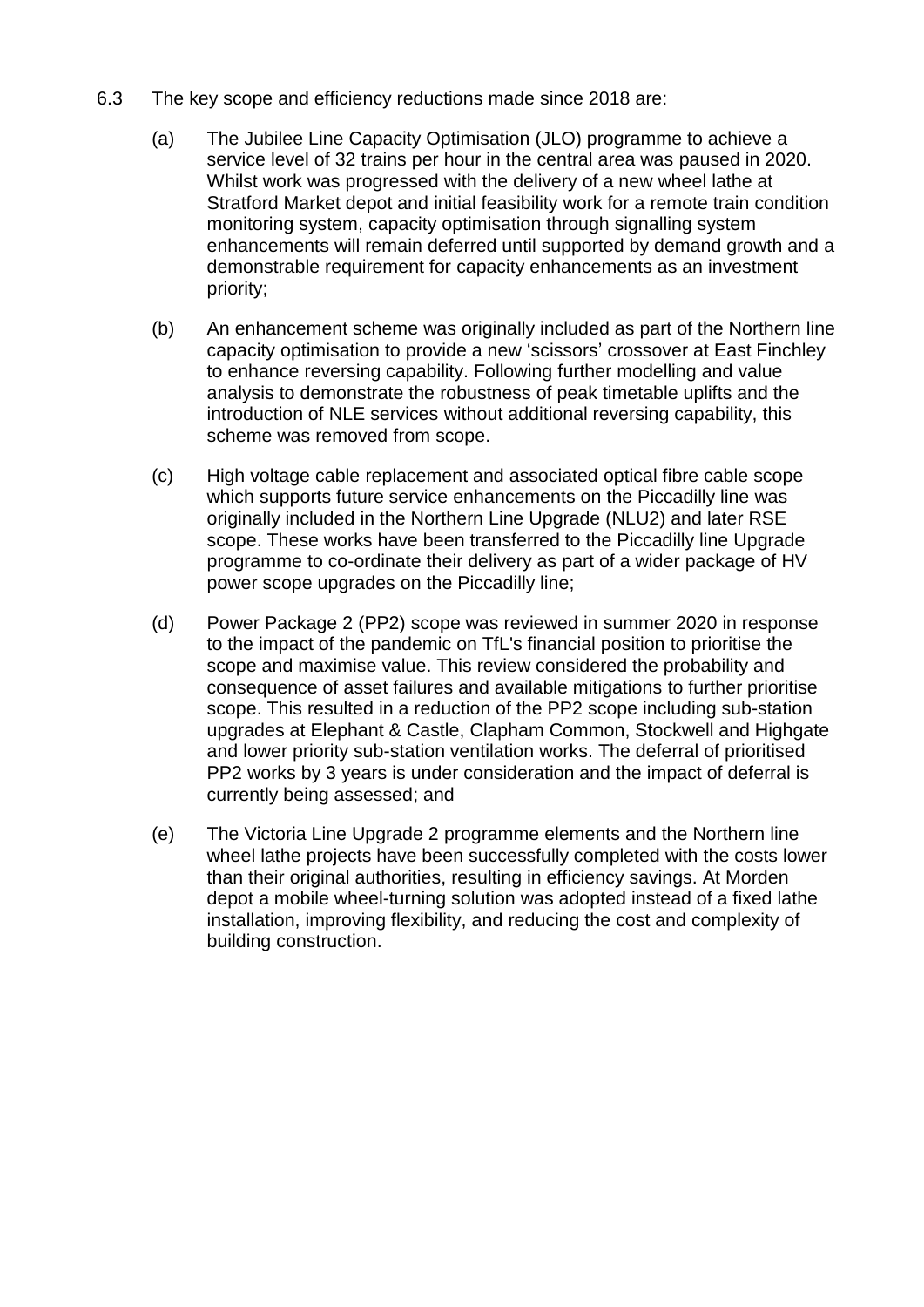# **7 Benefits and Value**

7.1 Since the last update, the RSE Programme has delivered the following capacity outcomes on the Jubilee and Northern lines:

|                                            | <b>Start</b><br><b>Capacity</b><br><b>Trains</b><br>Per<br>Hour) | <b>End</b><br><b>Capacity</b><br><b>(Trains)</b><br>Per Hour) | <b>Capacity</b><br><b>Increase</b> | <b>Completion</b><br>Date at Oct<br><b>2019 P&amp;IC</b> | <b>Current</b><br><b>Status</b>      |
|--------------------------------------------|------------------------------------------------------------------|---------------------------------------------------------------|------------------------------------|----------------------------------------------------------|--------------------------------------|
| Victoria line                              | 33                                                               | 36                                                            | 9%                                 | Delivered<br>2017                                        | Complete                             |
| Jubilee line                               | 30                                                               | 32                                                            | 7%                                 | Mid-2022                                                 | Deferred                             |
| Northern line (Morden<br>branch) *         | 30                                                               | 31                                                            | 3%                                 | Autumn 2021                                              | <b>Delivered</b><br>Sept 2021        |
| Northern line (Bank<br>Branch) *           | 26                                                               | 27                                                            | 4%                                 | Autumn 2021                                              | <b>Delivered</b><br><b>Sept 2021</b> |
| Northern line (other<br>existing branches) | 24                                                               | 24                                                            | No change                          |                                                          |                                      |

\*morning peak hour in the Northbound direction

### **Table 3: Capacity outcomes**

- 7.2 As authorised in July 2018, the business case for the revised Northern line capacity improvements was sub-divided as below:
	- (a) Working Timetable 58 (WTT58): The project to deliver improved customer journey times was financially positive with a payback period of 10 years; and
	- (b) the remaining elements of scope to provide train resources to operate services to Nine Elms and Battersea whilst maintaining service levels on the rest of the Northern line had a range of benefit to cost ratios up to 5.7:1. This included the new wheel lathe facility at Morden depot and Kennington speed uplift track work.
- 7.3 With the successful delivery of WTT58 in 2021, the Business case remains financially positive, using current projections of reduced demand, with a payback period of 11 years.
- 7.4 The value engineering and reduced cost of the Morden wheel lathe solution has improved the overall benefit-cost ratio from 3.3:1 in 2018 to a currently assessed value of 5.7:1.
- 7.5 The business case for the second package of Power works is financially positive based on an assessment of the probability and consequence of equipment failures at specific locations on the Northern line. Following the line upgrade re-signalling and the increase in service levels, equipment failures can result in a need to reduce services, or for a partial line suspension until the fault is rectified with significant disruption to customer service.